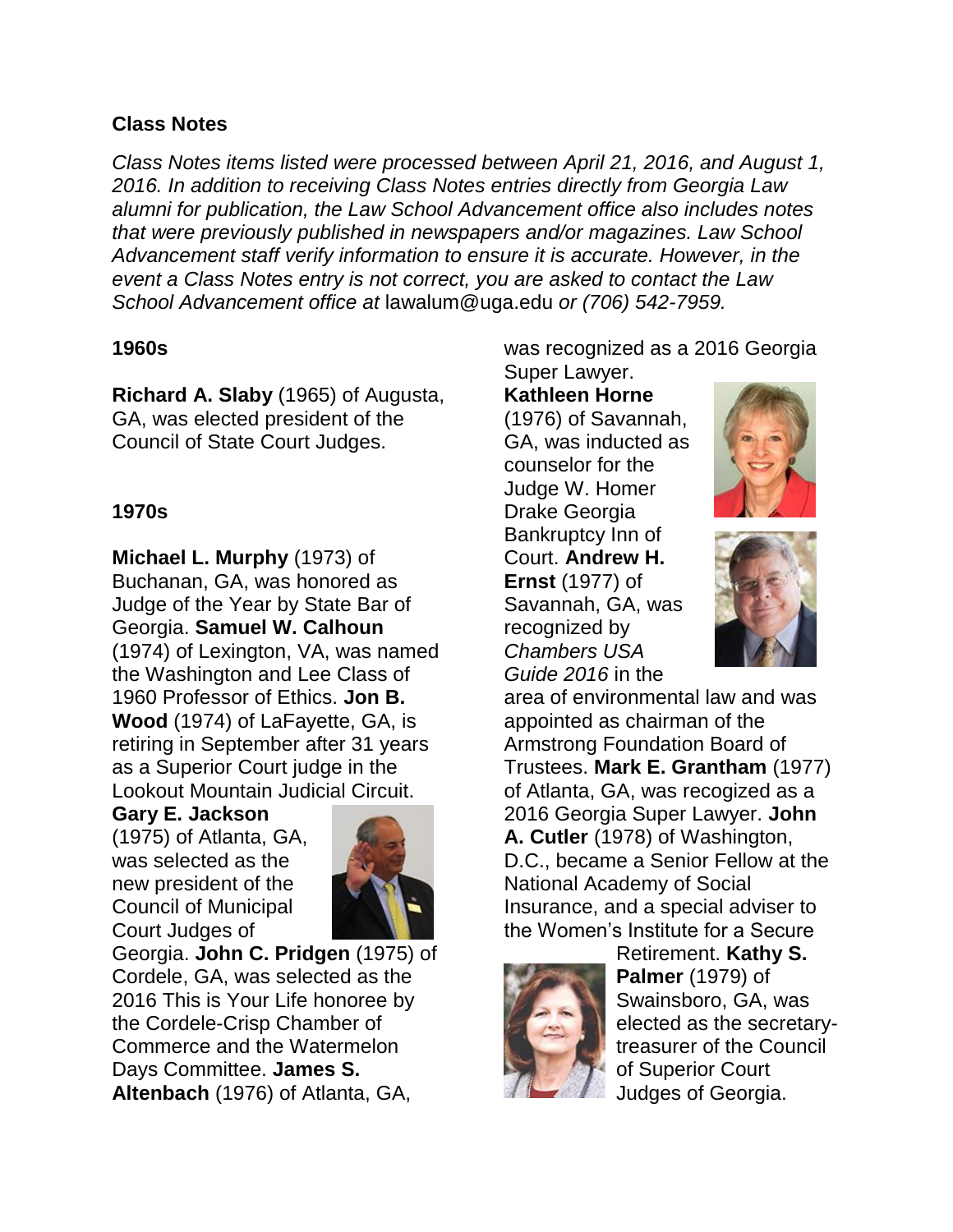#### **1980s**

**Jennifer Wheatley Fletcher** (1981) of Atlanta, GA, was recognized as a 2016 Georgia Super Lawyer. **Hall F. McKinley III** (1981) of Atlanta, GA, was sworn in as the treasurer of the Georgia Defense Lawyers



Association. **Patrick T. O'Connor** (1981) of Savannah, GA, was sworn in as the president of the State Bar of Georgia. **Robert D. Cheeley** (1982) of

Alpharetta, GA, started his own firm, Cheeley Law Group. **Horace J. Johnson Jr.** (1982) of Covington, GA, is serving as president of Council of Superior Court Judges of Georgia. **James A. Orr** (1982) of Atlanta, GA, was recognized as a top author as part of JD Supra's Readers' Choice Awards for his thought leadership covering key



industry topics in 2015. **Wade W. Herring II** (1983) of Savannah, GA, was recognized by *Chambers USA Guide 2016* in the area of labor and employment law.

**Edward H. Lindsey Jr.** (1984) of Atlanta, GA, joined Dentons. **Samuel** 



**M. Matchett** (1984) of Atlanta, GA, was presented with the key to the city of Valdosta by Mayor John Gayle during the 100 Black

Men of Valdosta's 22nd Annual Black Tie Banquet. **Craig K. Pendergrast** (1984) of Atlanta, GA, was

recognized by *Chambers USA Guide 2016* in the area of environmental law. **Peter J. Skandalakis** (1984) of LaGrange, GA, was appointed to serve as a member of the Criminal Justice Coordinating Council of Georgia. **W. Scott Sorrels** (1984) of Atlanta, GA, was recognized as a

2016 Georgia Super Lawyer. **Peter D. Muller** (1987) of Savannah, GA, is managing partner of the Savannah office of Goodman McGuffey



LLP, and he was sworn in as the president of the Georgia Defense Lawyers Association. **Dean W. Russell** (1987) of Atlanta, GA, was named to the *2016 Intellectual Asset Magazine (IAM)* Patent 1000 Rankings. **Susan S. Lanigan** (1988) of Hendersonville, TN, was appointed executive vice president and general counsel of Chico's FAS, Inc.

#### **1990s**



**Kenton J. Coppage**  (1990) of Atlanta, GA, was elected to become a Fellow of the American Bar Association. **Kenneth B. Hodges III**

(1991) of Atlanta, GA, was named treasurer of the State Bar of Georgia. **H. Franklin Layson III** (1991) of Atlanta, GA, joined DLA Piper as a corporate partner. **W. Pope Langdale III** (1992) of Valdosta, GA, was elected to serve as the 61st president of the Georgia Trial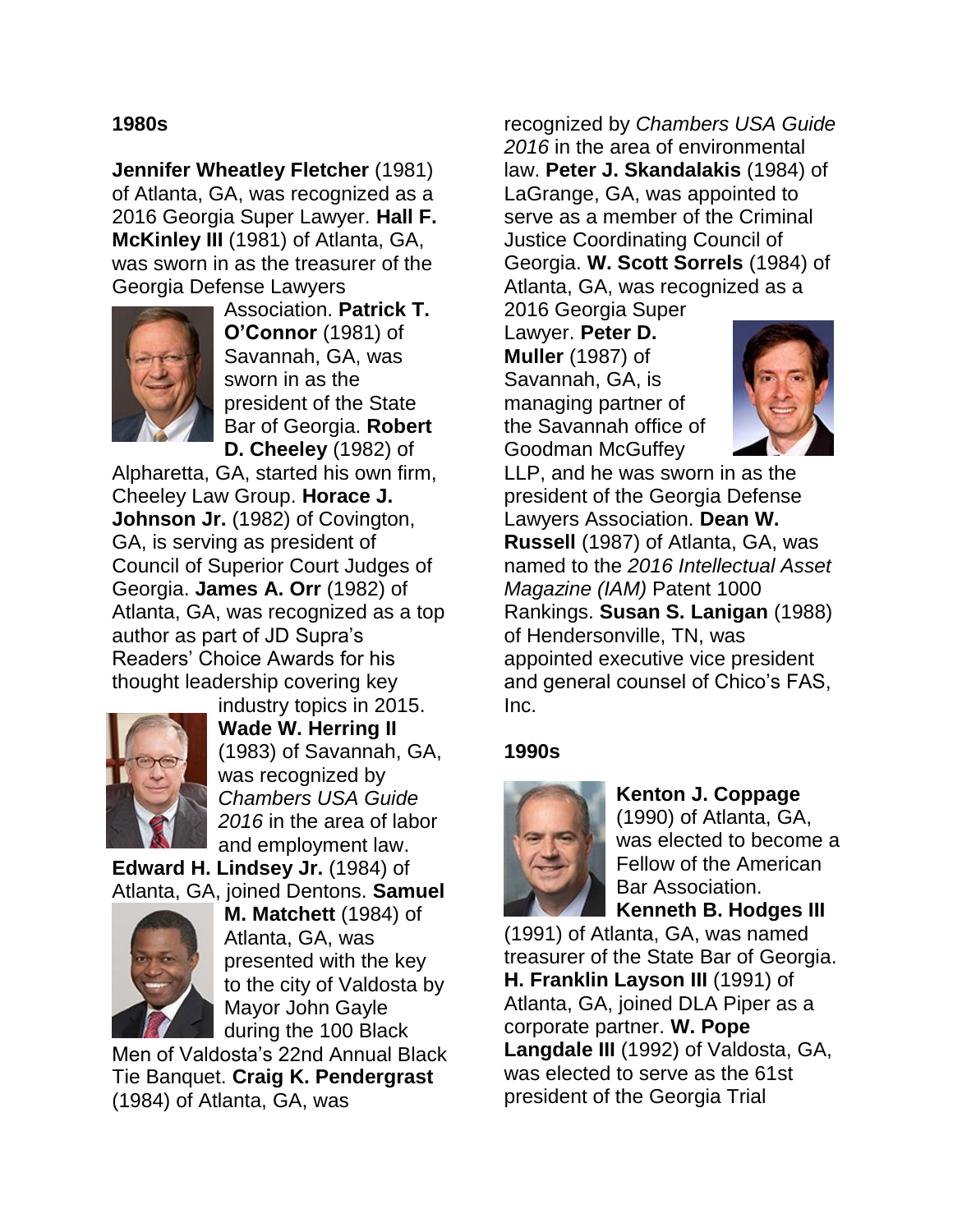Lawyers Association. **Gregory G. Schultz** (1992) of Atlanta, GA, was recognized by *Chambers USA Guide 2016* in the area of real estate law. **Meredith M. Addy** (1993) of Chicago, IL, joined Tabet DiVito &



Rothstein as a partner. **James V. Chin** (1993) of Atlanta, GA, joined Carlton Fields as a shareholder. **Laura T. Marsh** (1995) of Statesboro, GA, was

appointed to the University System of Georgia Board of Regents. **Stephen E. Tillman** (1995) of Baxley, GA, was named the new public defender for the Brunswick Judicial Circuit. **Karri L. Palmetier** (1996) of Centennial, CO, joined Special Aerospace Services LLC as the firm's first chief operating officer and general counsel.

**Tilman E. Self III** (1997) of Macon, GA, was elected to serve as president-elect of the Council of Superior Court Judges



of Georgia. **S. Craig Hemenway** (1998) of Denver, CO, was named to the 2016 *Intellectual Asset Magazine (IAM) Patent 1000 Rankings*. **D. Clayton Howell** (1998) of Atlanta, GA, was recognized as a 2016 Georgia Super Lawyer. **Laurie C. McRae** (1998) of Columbus, GA, won the District 5 seat on the Muscogee County School Board. **Emory L. Palmer** (1999) of Newnan, GA, was appointed to the Georgia Commission on Child Support. **Steven L. Park** (1999) of Atlanta,

GA, joined DLA Piper. **Christopher H. Smith** (1999) of Savannah, GA, moderated the keynote panel for Savannah's second annual Logistics Lunch.



# **2000s**



#### **Brian C. Meadows**  (2000) of Atlanta, GA, was named a Fellow by the American Chemical Society (ACS). **Howard J. Russell** (2000) of Las

Vegas, NV, was named to the Board of the Unforgettables Foundation of Southern Nevada.

**Jennifer Auer Jordan** (2001) of Atlanta, GA, was elected to serve on the Board of Governors of State Bar of Georgia. **Rebecca** 



**C. Rieder** (2001) of Atlanta, GA, had her firm, Hedgepeth Heredia & Rieder, recognized by the Atlanta Bar Association with the small firm service award. **Stacey A. Carroll** (2003) of Atlanta, GA, became of counsel with Conley Griggs Partin.

**Arman M. Deganian** (2003) of Atlanta, GA, was sworn in as the president of the DeKalb County Bar Association. **Ronald E. Mabra Jr.** (2004) of



Atlanta, GA, was recognized by the UGA Alumni Association as a member of the 40 Under 40 Class of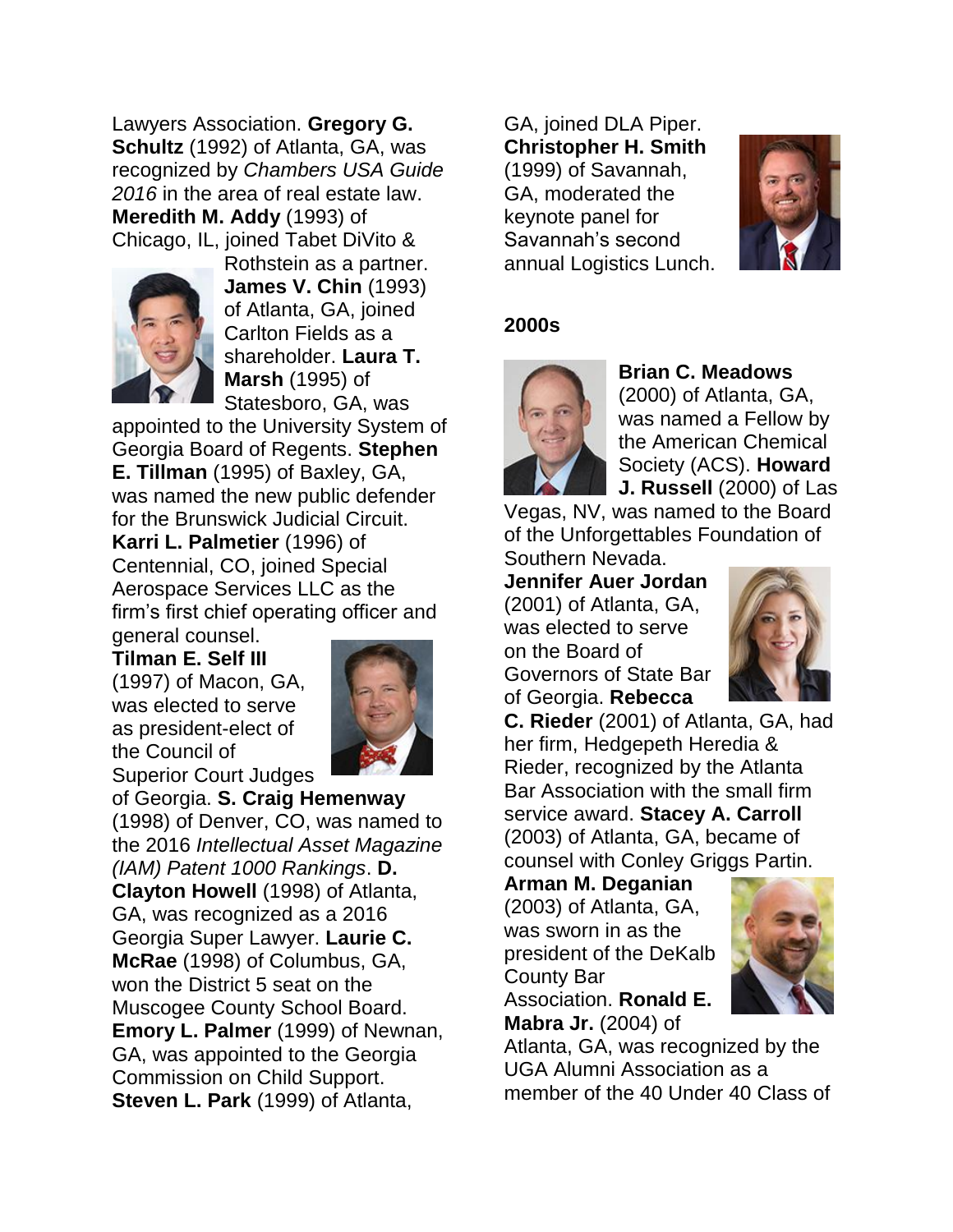2016. **Stephanie O. Mitchell** (2004) of Atlanta, GA, joined Siemens Financial Services as litigation counsel. **Charles A. Pannell III** (2004) of Atlanta, GA, was elevated to counsel at Kilpatrick Townsend & Stockton. **Clark R. Calhoun** (2005) of Los Angeles, CA, received the Institute for Professionals in Taxation's 2016 New Member Achievement Award. **Charles H. Crawford III** (2005) of Atlanta, GA, was recognized as a 2016 Georgia



Super Lawyers Rising Star. **Nathan T. Johns** (2005) of Atlanta, GA, was promoted to partner at MendenFreiman LLP. **Wilson G. Barmeyer** (2006) of Washington,

D.C., was recognized as a 2016 Washington D.C. Rising Star. **Rachel C. Fields** (2007) of Savannah, GA, joined the board of directors for the Savannah Book Festival. **Alison M. Ballard** (2009) of Atlanta, GA, was appointed as president of the Georgia Appleseed Center for Law and Justice Young Professionals Council. **Gregory D. Smith** (2009) of Bainbridge, GA, was installed as



president for Bainbridge Rotary Club. **Benn C. Wilson** (2009) of Birmingham, AL, joined Bradley Arant Boult Cummings LLP as an associate.

### **2010 – 2015**



**Benjamin W. Middendorf** (2010) of Atlanta, GA, joined Trimont Real Estate Advisors as corporate counsel. **Ashland J.** 

**Johnson** (2011) of Washington, D.C., was recognized as one of the Best LGBT Lawyers Under 40 by the National LGBT Bar Association. **William K. Owens Jr.** (2011) of Atlanta, GA, joined Conley Griggs

Partin as a senior associate. **Nathan P. Viebrock** (2011) of Charlotte, NC, joined Bradley Arant Boult Cummings as an associate. **Jennifer L.** 



**Zweig** (2011) of Washington, D.C., was recognized by the UGA Alumni Association as a member of the 40 Under 40 Class of 2016. **Thereasa E. Rinderknecht** (2012) of Gainesville, GA, joined Conowal Welch Womack & Rinderknecht as a partner. **Elliot M. Engstrom** (2013)



of Greensboro, NC, joined the faculty at Elon Law School as a Legal Method and Communications Fellow and opened his own firm, Engstrom

Law, PLLC. **Robert N. Hunziker Jr.** (2013) of Washington, D.C., joined Covington & Burling LLP as an associate. **M. Brooke McGuffey** (2013) of Atlanta, GA, joined Kilpatrick Townsend & Stockton LLP as an associate. **Edgar B. Callaway**